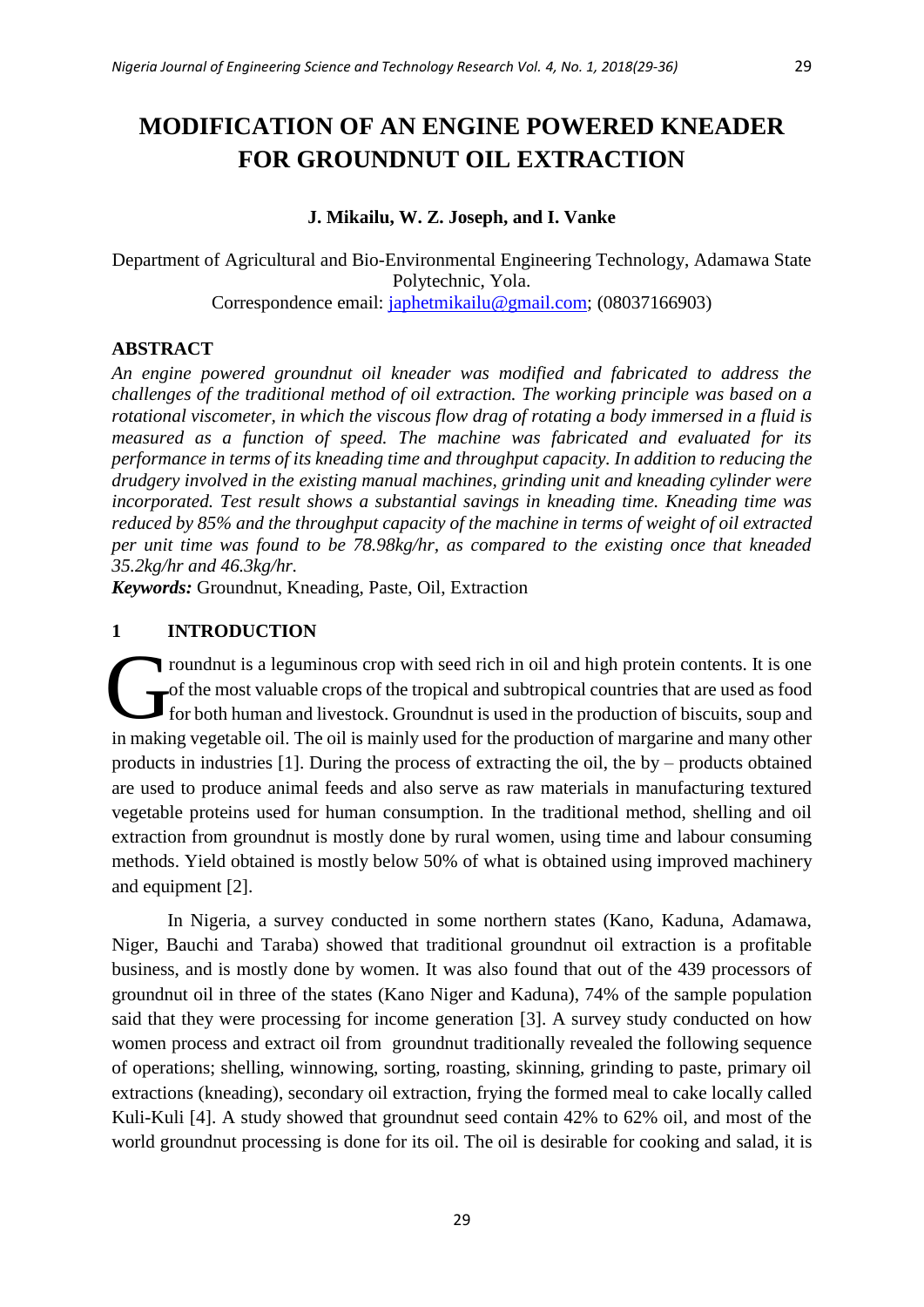of high quality, containing about 80% unsaturated fatty acids, such as oleic and linoneic acids and so much protein [5].

The traditional use of mortar and pestle to process groundnut seed for oil is a serious problem to women that are engaged in the groundnut oil extraction business. The method is very tedious and time consuming to the women. Kneading was identified as the most tasking and energy consuming among these operations which underscores the need to develop an engine powered machine. The Institute for Agricultural Research (IAR) at Ahmadu Bello University Zaria developed a traditional model for groundnut oil extraction in 1995. The model was operated manually, but the mortar was installed and cemented to the ground for stability, and the pestle was clamped on the mortar such that it could pivot on the casing as it knead the groundnut paste in the mortar. Another work done at National Agricultural Extension and Research liaison services (NAERLS) Ahmadu Bello University, Zaria attempted to replace the traditional mortar and pestle with manually operated drum chamber and a stirring shaft and finger mechanism.

Another motorized model of groundnut oil extractor was designed constructed and tested at Agricultural Engineering Department ABU Zaria. The main features of the oil extractor includes, kneading head, the conventional mortar, transmission unit and the supporting frame. The intended quantity of paste was poured in to the mortar and the machine is set up for kneading. Once the electric motor is switched on, rotary power is transmitted to the kneading shaft through the intermediate shaft to the input shaft on which the kneading shaft is hooked. Kneading was accomplished by the centrifugal effect of the rotating fingers on the oil molecules in the paste, with water added gradually as the process progresses until it is completed. The capacity of the machine was 35.2kg/hr as it kneads 6.6 kg of groundnut paste in 11.25mins. It also saved 54%-76% time when compared to the manual kneading tools [6].

Another motorized model of groundnut oil kneader was designed, fabricated and tested at Agricultural and Environmental Engineering Department Federal University of Technology, Yola. The main features of the oil kneader include the conventional mortar, kneading head, transmission unit, power unit and supporting frame. The paste quantity of known weight was poured in to the motor and the machine is set up for operation. Once the electric motor is switched on, rotary power is transmitted to kneading shaft through the V-belt. Kneading was accomplished by the centrifugal effect of the rotating fingers on the oil molecules in the paste, with hot clean water added gradually as the process progresses until the kneading process is completed. The kneading time was reduced by 80% and the throughput capacity of the machine in terms of weight of oil extracted per unit time was found to be 46.3kg/hr [7].

#### **2 MATERIALS AND METHODS**

### *2.1 Material Selection*

Galvanized metal sheet was chosen for kneading cylinder construction because of its resistance to corrosion even under damp conditions. The angle iron and U-channel iron that was used for frame were both selected because of their durability, availability, thermal conductivity, low cost and strengths to hold other components. The grooved pulleys and the v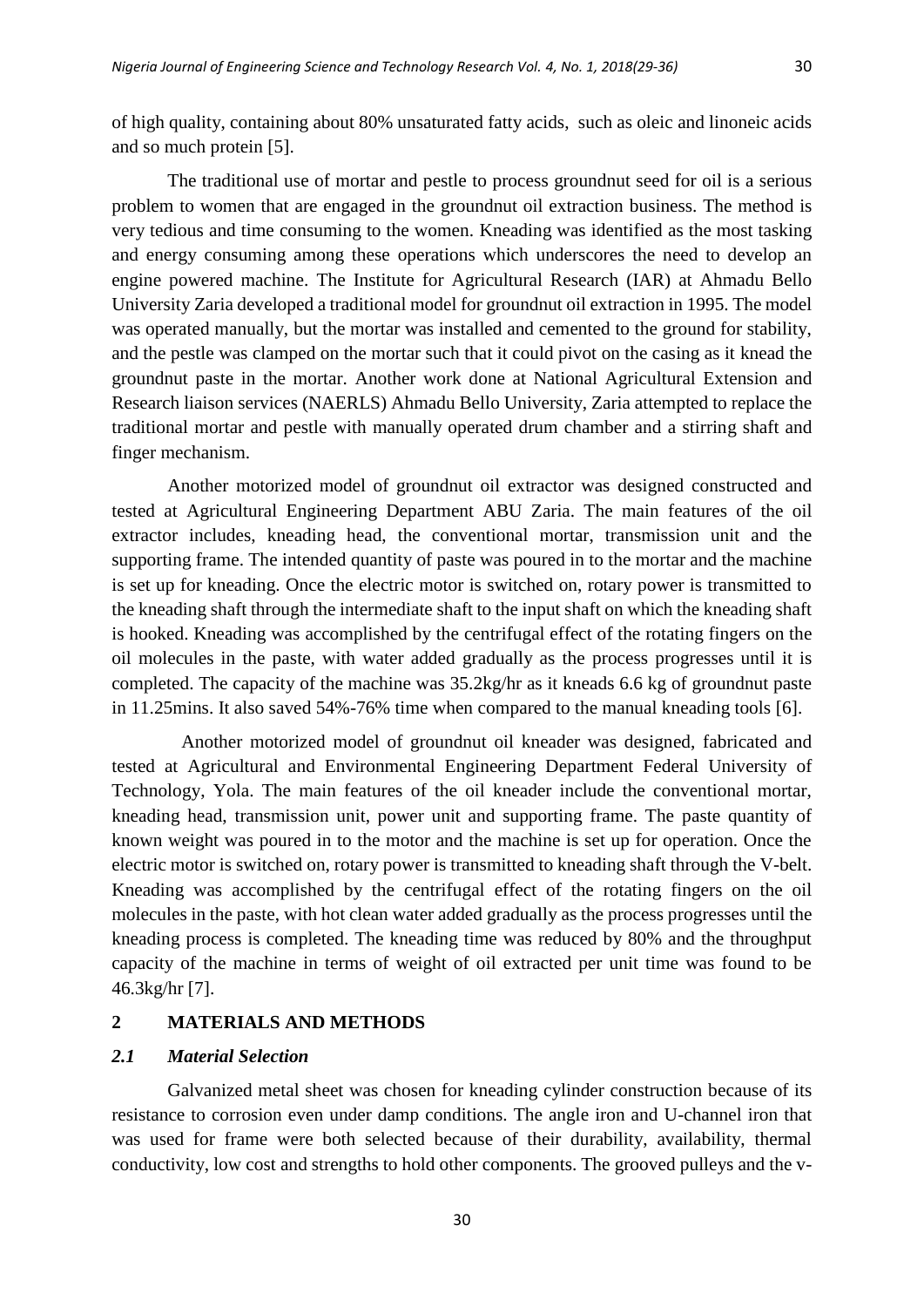belts were selected together to produce a tight fit for transmission of power from the drive to the driven side. The choice of materials used for shafts and stirrer fingers were based on thermal conductivity, availability, low costs and strengths. Other materials such as bearings and grinding plates were both selected due to their durability, availability, low cost, low corrosion and resistance to wear.

# *2.2 Design Analysis*

The design method of the machine was based on the principle of rotational viscometer. In which the viscous flow drag of a rotating body immersed in a liquid is measured as a function of speed as reported by [8]. In this design, the shear stress, shear diagram and other related relationships were established. Using the rotational concentric cylinder viscometer principle in particular and applying it to the kneading cylinder, stirrer shaft and stirrer fingers as shown in figure (1), the following parameters were calculated: -

Angular velocity;  $(\omega)$ 

Radius of the stirrer fingers;  $(R_s)$ 

Radius of kneading cylinder;  $(R<sub>c</sub>)$ 

Height of groundnut paste inside the cylinder; (H)



Figure 1. sectional view of the kneading cylinder

For an incompressible fluid exhibiting Bingham characteristics such as groundnut paste, and assuming there is no slippage between the paste and the kneading cylinder. In a steady state flow, the external torque equals the opposing torque in the paste, such that the following general expressions are valid [8].

$$
T = 2\pi RH_{\tau}
$$
 (1)  
Where T = External torque (Nm); R = Radius of the shaft (M);  $\tau$  = shear stress which tends to

turn the shaft ( $N/M^2$ ); H = paste surface with respect to the kneading cylinder (M) Since under the steady conditions, the movement of the fluid at any two radii in the gap are equal for the two boundaries; hence,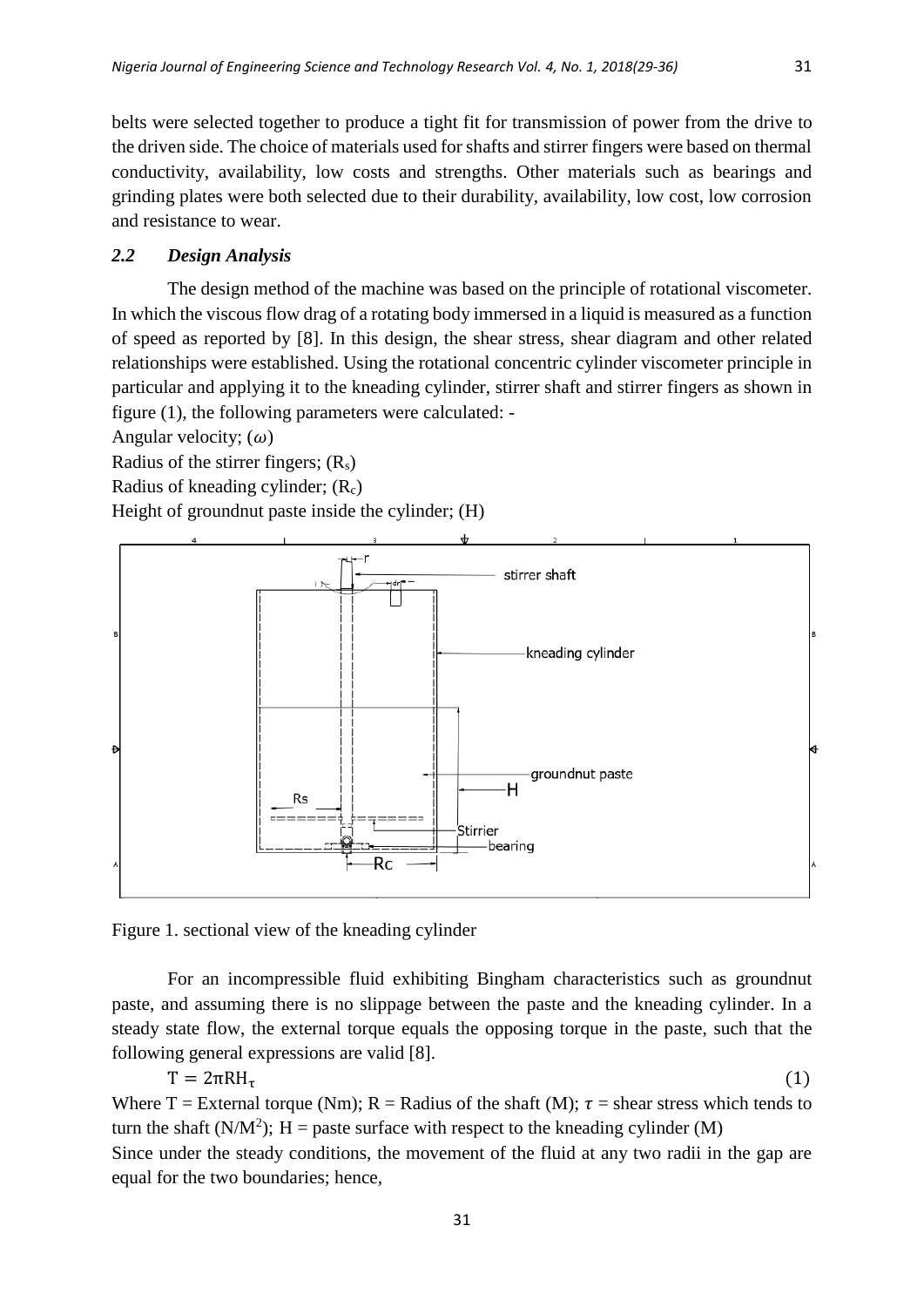$T = 2\pi R_s^2 H \tau_s = 2\pi R_c$  ${}^{2}H\tau C$  (2)

Where  $R_s$  = Radius of stirrer fingers;  $Rc$  = Radius of the cylinder;  $\tau$  = Shear stress due to cylinder

#### *2.3 Description of the Kneader*

The main features of an engine powered groundnut kneading machine include; the grinding unit, the power unit, the supporting frame, the kneading cylinder and the transmission unit as shown in fig.3. The grinding unit consists of hopper, auger rolled grinding shaft, two grinding plates, one fixed on a round frame and the other rotating with the grinding shaft which will grind the oil bearing seeds. It also contains two bearings which support the grinding shaft and a housing that protrude to form the outlet which releases the groundnut paste into the kneading cylinder. The power unit comprise of a gasoline engine with capacity of 6.5Hp which generate the rotary motion to the grinding unit and the kneading cylinder. It was coupled on the supporting frame (angle iron) at the lower part of the frame. The supporting frame consists of 4 x 50mm angle iron and 5 x 50mm U-channel iron. The irons were cut at specified sizes of 820mm heights 940mm width and 640mm depths. They were welded together to form a rectangular shape, on which all the components were coupled.

The kneading cylinder which serves as the paste chamber has an internal diameter of 560mm and internal depth of 600mm. It was formed from 2mm galvanized iron sheet, and at the bottom an oil drain tap was provided to drain the extracted oil into the oil container. The kneading process was carried out in this cylinder. The transmission system consists of three vbelts, five pulleys and four shafts. The v-belts obtain their drives from gasoline engine and pass the drives to the pulleys, one upwards to the grinding pulley and the other downwards to the kneading pulley. The upper lateral pulley passes the drive to the enclosed bevel gear and finally to the vertical kneading shaft inside the kneading cylinder supported by a bearing at the base. On the central kneading shaft are four lateral iron bars welded at the base known as stirrer fingers. The stirrer fingers derive its rotational power from the central kneading shaft and rotate the content of the kneading cylinder partly or completely immersed in the fluid (paste)

# *2.4 Operating Mechanism of the Machine*

Some measured quantity of skinned groundnuts was fed gradually into the hopper, and conveyed to the grinding chamber by the rotating auger on the grinding shaft. In the grinding chamber, the skinned groundnut is grinded into paste as a result of robbing of the two circular plates, one stationary and the other fixed at one point. The grinded paste was released into the kneading cylinder beneath it through the outlet point.

In the kneading cylinder, the rotary power is transmitted to the kneading shaft through the v-belts in conjunction with the bevel sprocket above it. Kneading was accomplished by the centrifugal effect of the rotating stirrer fingers on oil molecules in the paste, with hot clean water added gradually as the process progresses until the kneading was completed. When the molecules of the oil have been separated from the residue, the oil drain tap was opened to collect the extracted oil. The residue was further pressed manually and in some cases deepfried to extract the residual oil. The formulae used for computing the yield of oil  $(Y_0)$ , and throughput capacity  $(T_c)$  are expressed in equations (3) and (4) respectively;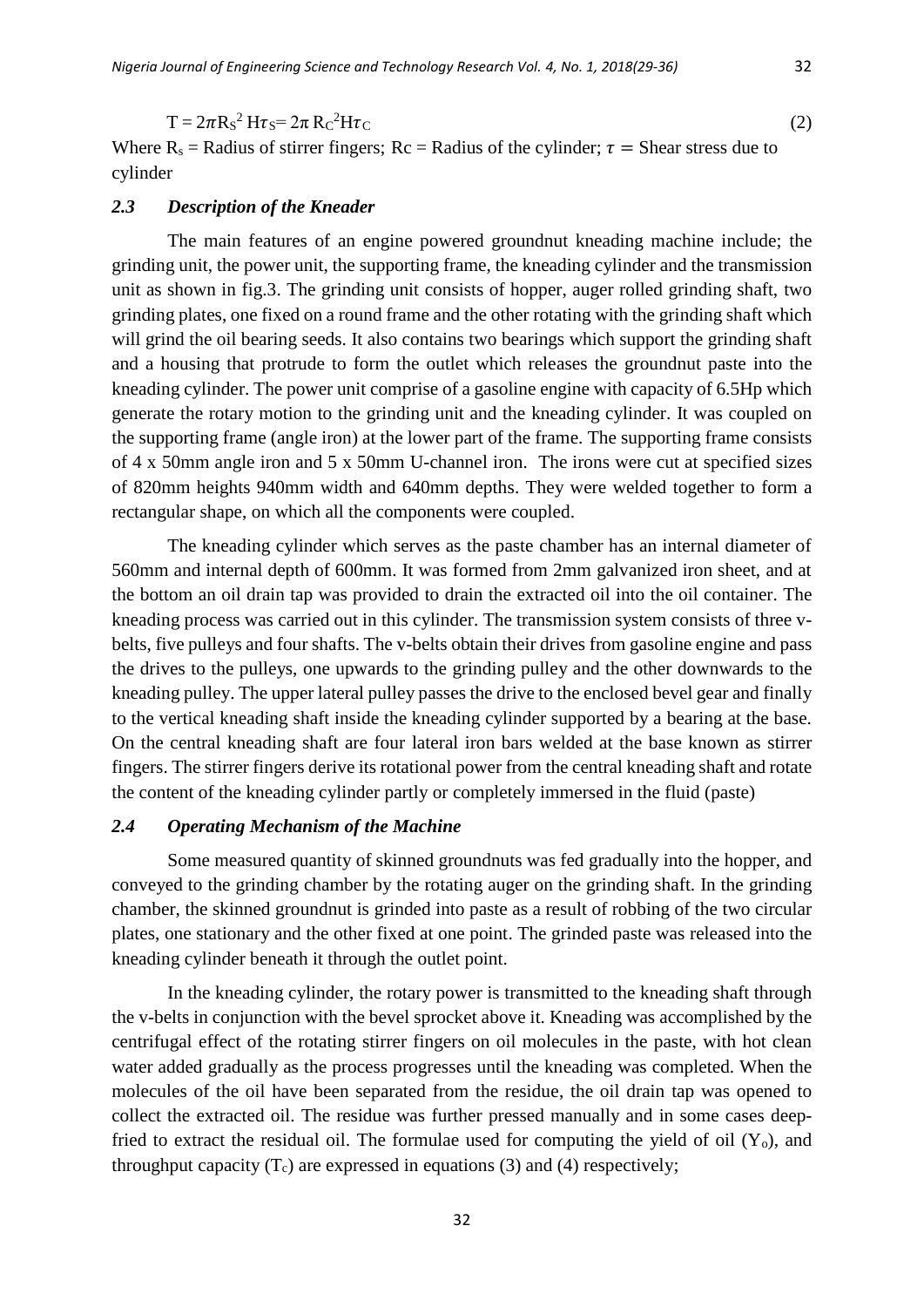$$
Y_o = \frac{W_o}{W_p} X 100
$$
\n
$$
T_c = \frac{W_p}{T_k}
$$
\n(3)

Where  $Y_0$  = Yield of oil extracted from groundnut paste in each kneading operation (%)  $W_0$  = Weight of oil obtained after each kneading operation (kg)

 $W_p$  = Weight of groundnut paste kneaded in each operation (kg)

 $T_c$  = Throughput capacity (kg/hr)

 $T_k$  = kneading time in each operation (hr)

Fig. 2 and 3 shows the orthographic and exploded view of the kneader.



Figure 2. Orthographic view of the Kneader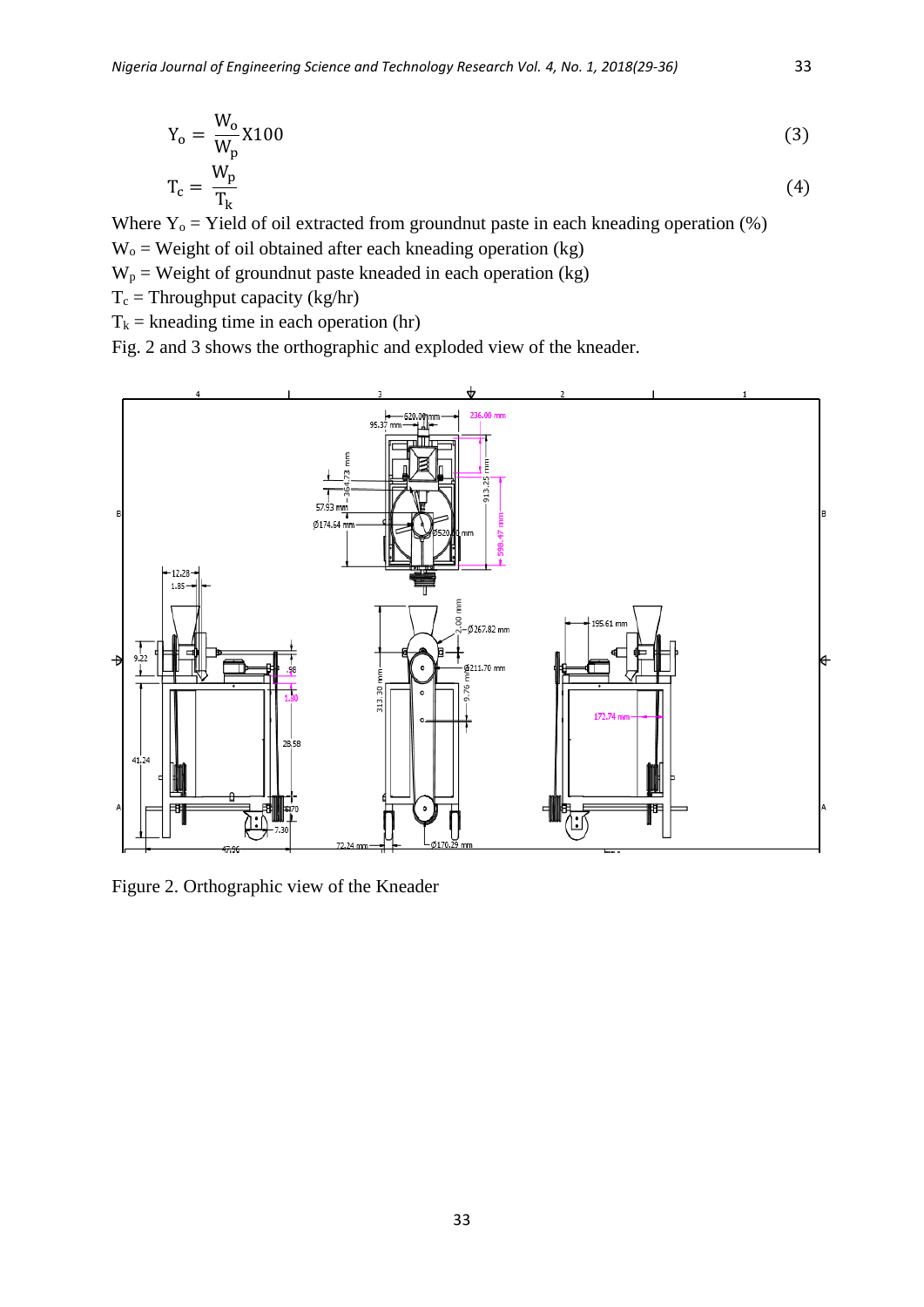

Figure 3. Exploded view of the Kneader

# **3 RESULTS AND DISCUSSION**

# *3.1 Results*

The results of the test carried out is presented in table 1 below in which 16.00kg of groundnut paste  $(W_p)$  was used as a constant capacity of the machine for each kneading operation. The operation was repeated for five times and weight of oil obtained (Wo**)** as well as yield of oil  $(Y_0)$  for each operation was recorded. The time taken for each successful operation  $(T_k)$  was also recorded and was used to determine the throughput capacities of the machine for each operation in kg/hr.

| S/N            | Paste quantity | Kneading time |           | Weight of oil   Yield of oil $Y_0$ | <b>Throughput</b> |
|----------------|----------------|---------------|-----------|------------------------------------|-------------------|
|                | $W_p(kg)$      | $T_k$ (min)   | $W_0(kg)$ | (% )                               | capacity (kg/hr)  |
|                | 16.00          | 12.00         | 6.20      | 38.75                              | 80.00             |
| $\overline{2}$ | 16.00          | 13.00         | 6.40      | 40.00                              | 73.85             |
| 3              | 16.00          | 11.30         | 6.50      | 40.63                              | 84.96             |
| 4              | 16.00          | 12.20         | 6.80      | 42.50                              | 78.69             |
| 5              | 16.00          | 12.40         | 6.50      | 40.63                              | 77.42             |
| $\bar{X}$      | 16.00          | 12.18         | 6.48      | 40.50                              | 79.10             |

Table 1. Results of Kneading Operations and Throughput Capacities

Note: X =Mean value of samples.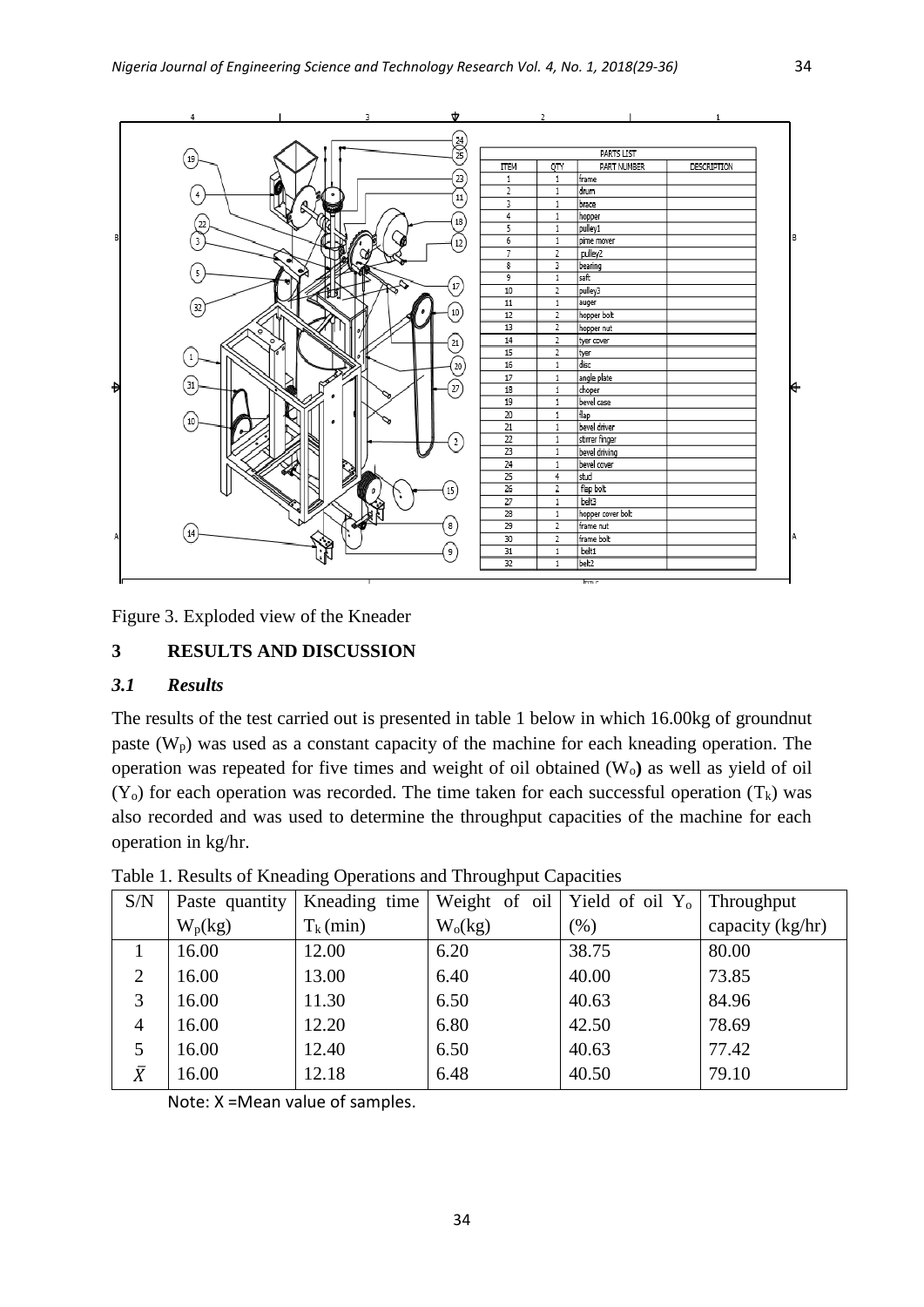#### *3.2 Discussions*

The oil yield obtained from the Manipinta variety of groundnuts used in testing the kneading machine ranged from 38.75% to 42.50% with the mean value of 40.50% as shown in table 1. The significance of the yield of oil lies mainly in using it to estimate the quantity of oil expected from kneading a specified quantity of groundnut paste. In this case, the mean value 6.48kg of oil was obtained from 16.00 kg of groundnut paste. Table 1 also shows a range of 11.30-13.00 mins of kneading time for 16.00kg of groundnut paste. The mean value kneading time of 12.18 mins for 16.00 kg of groundnut paste compares favourably with the 11.25mins used for 6.6kg of groundnut paste, as earlier reported [6]. Now, we have about 85% savings in kneading time for 16.00 kg of groundnut paste with this engine powered kneader, which compares favourably with the 54%-76% recorded by [6]. The throughput capacity of an engine kneader was found to range from 73.85kg/hr to 84.96kg/hr, with mean value 79.10kg/hr, as shown in table 1. This is certainly better than a situation where 6.6kg of groundnut paste kneaded in 11.25mins (i.e  $35.2 \text{kg/hr}$ ) as of one [6]. The throughput capacity (T<sub>C</sub>) of the machine in terms of oil extracted can be calculated from table 1. The average throughput capacities for the five operations were calculated as shown below;

 $T_c = 80.00+73.85+84.69+78.69+77.42$  kg/hr

5

 $= 78.98 \text{ kg/hr}$ 

Thus, the machine extracted 78.98kg of groundnut oil per hour.

# **4 CONCLUSION**

The performance of an engine powered groundnut oil kneading machine was very satisfactory. Apart from making use of the traditional concept, the operation of the machine reduces the drudgery involved in the existing manual kneading tools. Test results also revealed substantial savings in kneading time over the other kneading tools. The operation of the kneading machine is simple and can therefore be used in place of the traditional tools. It can be used in rural areas where there is no electricity, since the source of its power is gasoline engine. The grinding unit was incorporated to avoid duplication of machine when processing groundnut for oil purpose. Wheels and tires were also added for easy movement of the machine within short distance. Thus, the machine is reliable, and has achieved its designed objectives.

#### **REFERENCES**

- 1. Gibbon, D.and Pain, A. (1991). Crops of the Drier Region of the Tropics. London: Longman Group.
- 2. Balogun, A. (1999).Marketting and Processing of Groundnut in Nigeria: Problem and Prospect, Material Workshop on Groundnut Rehabilitation. Nigeria.
- 3. Nalumansi S.R .and. Kaul, R. (1992), Studies on the Traditional System of Groundnut oil Extraction and Possible Improvement, in Nigeria Mechanization Research Program, pp. 45–48.
- 4. Eke A. B.and Maigida, D.N . (1995). Groundnut Oil Extraction: Tools and Processing, Common Wealth Programme on Technology, Tools and Processing for Women